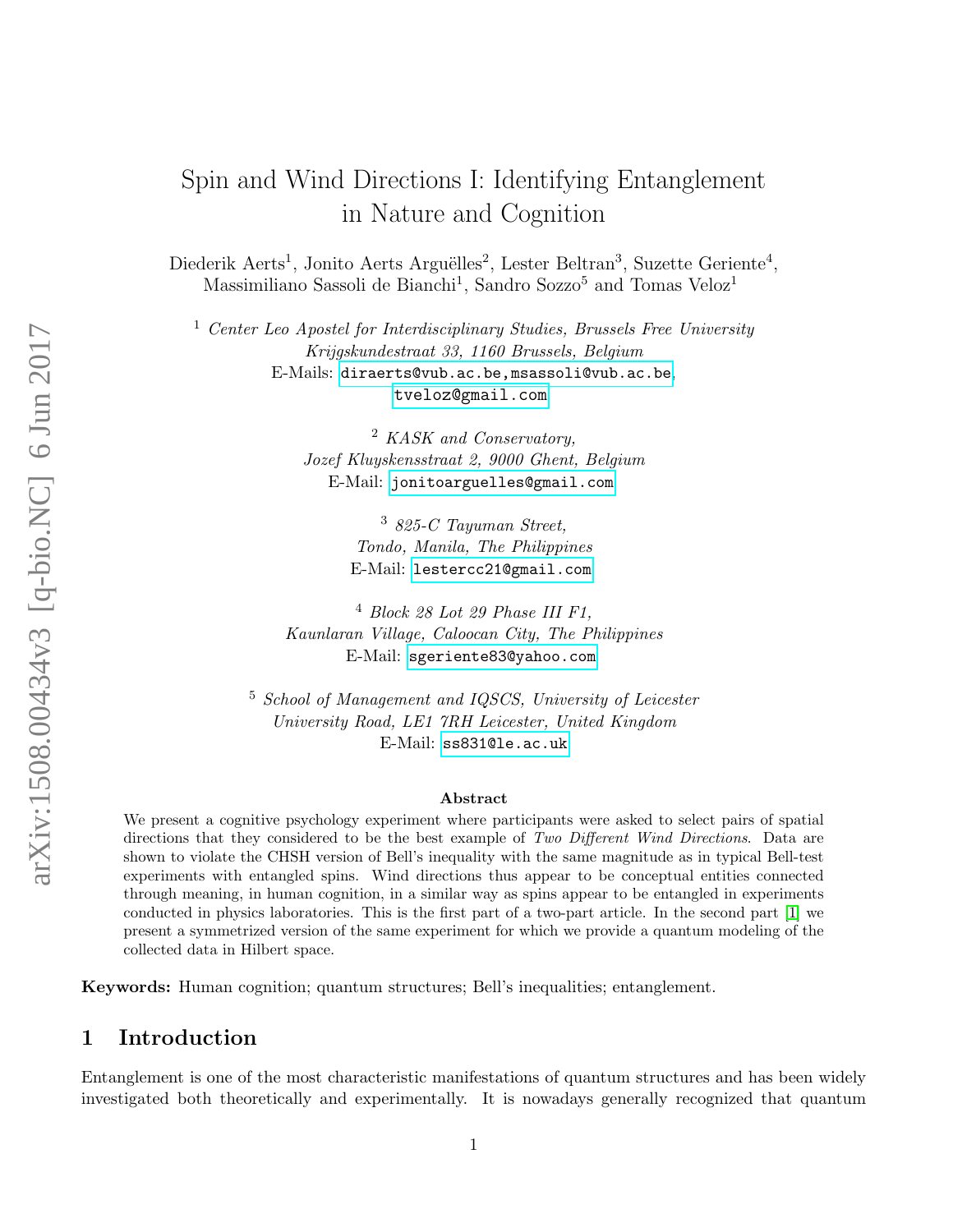entangled entities may exhibit non-local correlations that cannot be accounted for in a classical probabilistic framework, as formalized by Kolmogorov [\[2\]](#page-9-1). Entanglement, however, is not a prerogative of micro-systems only. Its presence can be evidenced also in connected macro-systems [\[3,](#page-9-2) [4,](#page-9-3) [5,](#page-9-4) [6\]](#page-9-5) and in cognitive domains, when certain experiments are performed with human participants [\[7,](#page-9-6) [8\]](#page-9-7).

The scope of the present article is to present a cognitive psychology experiment where participants were interrogated about their preferences on wind directions, and show that there is a remarkable resemblance with typical coincidence experiments on spin entities in entangled states. More precisely, we will show that, when respondents jointly select two wind directions, probabilistically speaking they do so very much like how spin values along those same directions are selected by Stern-Gerlach apparatuses operating on spin bipartite entities in singlet states. This occurs because Bell's inequality (more precisely, its CHSH version) is violated in both domains with equivalent numerical magnitude, thus allowing to conclude about the detection of entanglement in cognitive experiments, similarly to how it is typically detected in physics experiments.

The article is organized as follows. In Sec. [2,](#page-1-0) we describe the situation of a typical (EPR-Bohm like) 'Bell-test experiment' in physics, indicating what the quantum mechanical prediction is, as far as the violation of Bell's inequality is concerned. Then, in Sec. [3,](#page-4-0) we describe our experiment with the conceptual Two Different Wind Directions entity, and its results, highlighting how Bell's inequality is violated in a way that is very similar to as it is violated in physics. Finally, in Sec. [4,](#page-8-0) we provide some final remarks.

#### <span id="page-1-0"></span>2 Entanglement in a typical CHSH (two-channel) experiment

The seminal studies of John Bell on the foundations of quantum theory showed that a measurement on a quantum entity does not generally reveal a pre-existing value of the measured quantity, which is instead actualized by the measurement context ('quantum contextuality'), and that such process of 'actualization of potential properties' also occurs when the measurement context is formed by parts that are separated by large spatial distances. In other words, quantum contextuality also holds at a distance ('quantum nonlocality'). The latter effect is determined by what physicists call, more specifically, 'quantum entanglement'. Effects due to the presence of quantum entanglement were firstly identified in the seventies of the foregoing century by experiments at the time not yet completely convincing [\[9,](#page-9-8) [10,](#page-9-9) [11,](#page-9-10) [12\]](#page-9-11), which culminated in 1982 in the major photon correlation experiment performed by the team of Alain Aspect in Paris [\[13,](#page-9-12) [14\]](#page-10-0). More recent experiments (see, e.g.,  $[15, 16, 17, 18, 19, 20, 21]$  $[15, 16, 17, 18, 19, 20, 21]$  $[15, 16, 17, 18, 19, 20, 21]$  $[15, 16, 17, 18, 19, 20, 21]$  $[15, 16, 17, 18, 19, 20, 21]$  $[15, 16, 17, 18, 19, 20, 21]$  $[15, 16, 17, 18, 19, 20, 21]$ ) have eventually 'closed all loops', confirming that quantum theory properly describes the situation, thus certifying the 'reality of quantum entanglement as a phenomenon'.

Let us describe the experimental setting of a typical Bell-test experiment, and how it is modeled by quantum theory. A source prepares a bipartite compound entity in a state characterized by an overall spin value equal to zero. Also, the state of the bipartite entity is such that the two sub-entities forming it, which are assumed to be of spin- $\frac{1}{2}$ , fly apart in opposite spatial directions. Measuring apparatuses are in regions of space that are located symmetrically with respect to the source, along the direction of propagation of the two sub-entities, allowing for coincident measurements of their spin values, along given axes. If the spin of the sub-entity moving to the left is measured along the A-axis, there will be two possible outcomes: a 'spin up' outcome and a 'spin down' outcome, which will be denoted  $A_1$  and  $A_2$ , respectively. Similarly, if the spin of the sub-entity moving to the right is measured along the B-axis, the 'spin up' and a 'spin down' outcomes will be denoted  $B_1$  and  $B_2$ , respectively (a schematic representation of the experiment is presented in Fig[.1\)](#page-2-0).

The experiments that have been performed show that the outcomes of the joint spin measurements on the two sub-entities correlate in a very special way, in close accordance with quantum mechanical predictions, thus making a convincing case for the hypothesis that quantum theory provides a faithful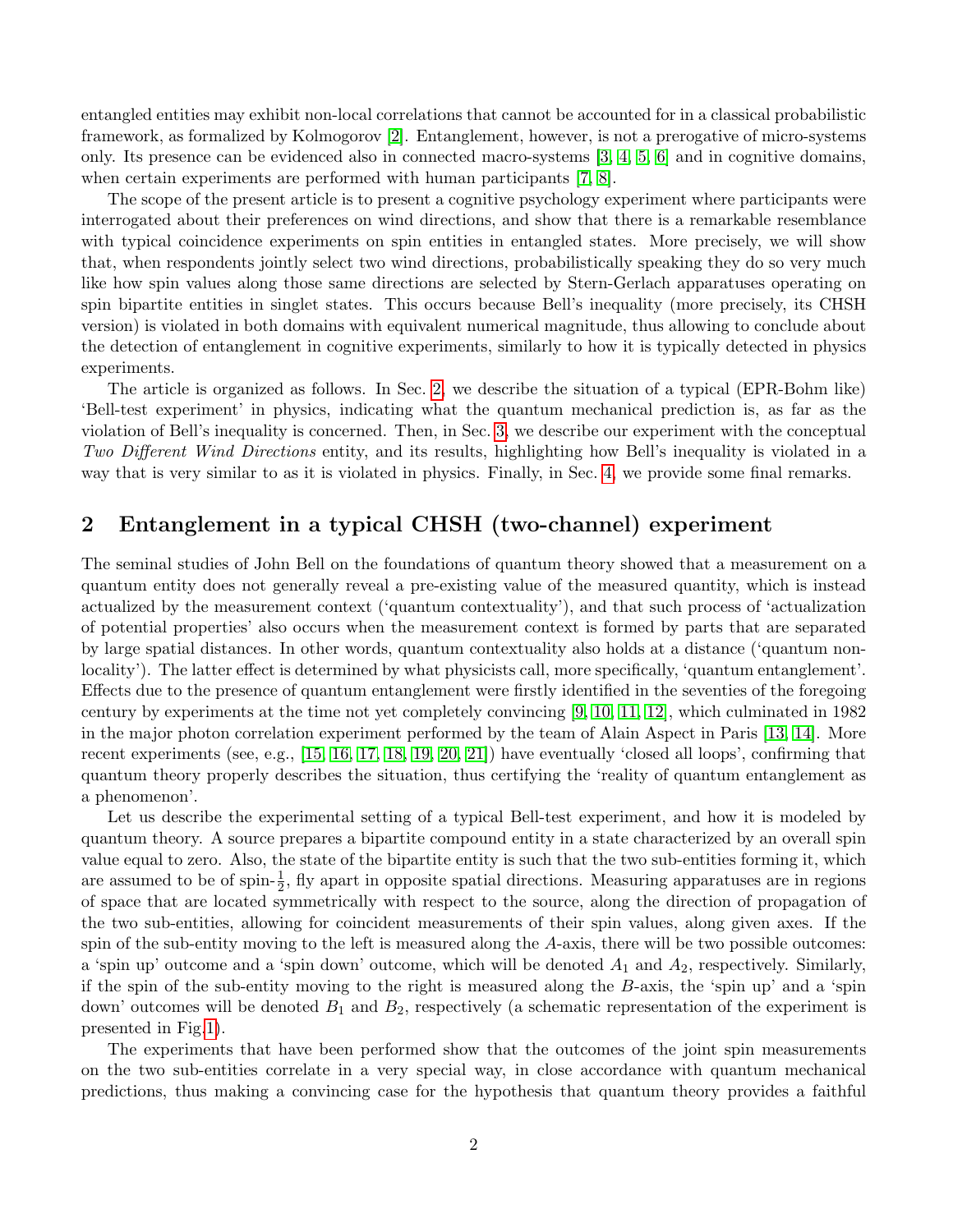

<span id="page-2-0"></span>Figure 1: A schematic representation of a typical Bell test experimental setting in physics.

modeling of the situation, i.e., that the bipartite entity is in an entangled pre-measurement state. More precisely, the values of the probabilities characterizing these correlations, predicted by quantum theory, are as follows (as reported by manuals of quantum mechanics). If  $\alpha$  is the angle between the  $A_1$  and  $B_1$ (respectively,  $A_2$  and  $B_2$ ,  $A_1$  and  $B_2$ ,  $A_2$  and  $B_1$ ) directions, then the probability of finding the  $A_1$  and  $B_1$ (respectively,  $A_2$  and  $B_2$ ,  $A_1$  and  $B_2$ ,  $A_2$  and  $B_1$ ) outcomes is:  $\frac{1}{2} \sin^2 \frac{\alpha}{2}$ .

In concrete experiments, an angle of  $45^{\circ}$  is usually chosen between the  $A_1$  and  $B_1$  directions and the  $A_2$ and  $B_2$  directions, hence there is also an angle of  $180° - 45° = 135°$  between the  $A_1$  and  $B_2$  directions and the  $A_2$  and  $B_1$  directions, as described in Fig. [1](#page-2-0) (the reason for this particular choice is that it produces correlations for which the presence of entanglement becomes most visible). This means that the probability for the  $A_1$  and  $B_1$  directions to correlate is  $p(A_1, B_1) = \frac{1}{2} \sin^2 \frac{45^{\circ}}{2} = \frac{1}{8}$  $\frac{1}{8}(2-\sqrt{2}) \approx 0.0732$ , and same for  $p(A_2, B_2)$ . Also, the probability for the  $A_1$  and  $B_2$  directions to correlate is  $p(A_1, B_2) = \frac{1}{2} \sin^2 \frac{135°}{2}$ 1  $\frac{1}{8}(2+\sqrt{2}) \approx 0.4268$ , and same for  $p(A_2, B_1)$ . Note that  $p(A_1, B_1) + p(A_2, B_2) + p(A_1, B_2) + p(A_2, B_1) =$  $\overline{2}$  $\frac{2}{8}(2+\sqrt{2}) \approx 0.4208$ , and same for  $p(A_2, D_1)$ . Note that  $p(A_1, D_1) + p(A_2, D_2) + p(A_1, D_2) + p(A_2, D_1) -$ <br> $\frac{2}{8}(2-\sqrt{2}) + \frac{2}{8}(2+\sqrt{2}) = 1$ , which means that the measurements give rise with certainty to one of the four possible correlations (this is the idealized situation of detectors having 100% efficiency).

To explain how entanglement can be deduced from the observed correlations, one needs to introduce Bell's inequality [\[22\]](#page-10-8), and more specifically its variant called CHSH inequality, due to Clauser, Horne, Shimony and Holt [\[23\]](#page-10-9). But first, let us explain which aspect of our physical reality is tested by the latter. If we consider the experimental situation presented in Fig. [1,](#page-2-0) there is an obvious analogy with ordinary reality that comes to mind, namely the situation of the explosion of a material object into two fragments, one flying to the left and the other to the right. Obviously, these two fragments of the initial material object will manifest different types of correlations. To name an obvious one, if the object has a color, the two fragments will have the same color. The weights of the two fragments will also be perfectly correlated, as their sum must be equal to the weight of the unexploded object. The same is true for their momenta, which for instance will have to sum to zero in case before the explosion the object was at rest. The distances of the fragments from where the explosion took place, at a given moment, are also correlated, in ways that depend on their masses and momenta. Equally so, if rotation is involved, there will be a correlation of the angular momenta, which will be opposite in direction in case the material object had no initial rotational movement.

If we assume that some indeterminism is involved, i.e., that we lack knowledge about the exact initial state of the material object, then the previously mentioned physical quantities associated with the two flying apart fragments are only describable in probabilistic terms, which means that also correlations will be described probabilistically. However, not all combinations of probabilities describing the correlations can make their appearance in situations like the one of the exploding object, and it is precisely this fact, that not all combinations are possible, which is the main content of Bell and CHSH inequalities.

Bell chose to consider expectation values instead of correlation probabilities, which is what we will also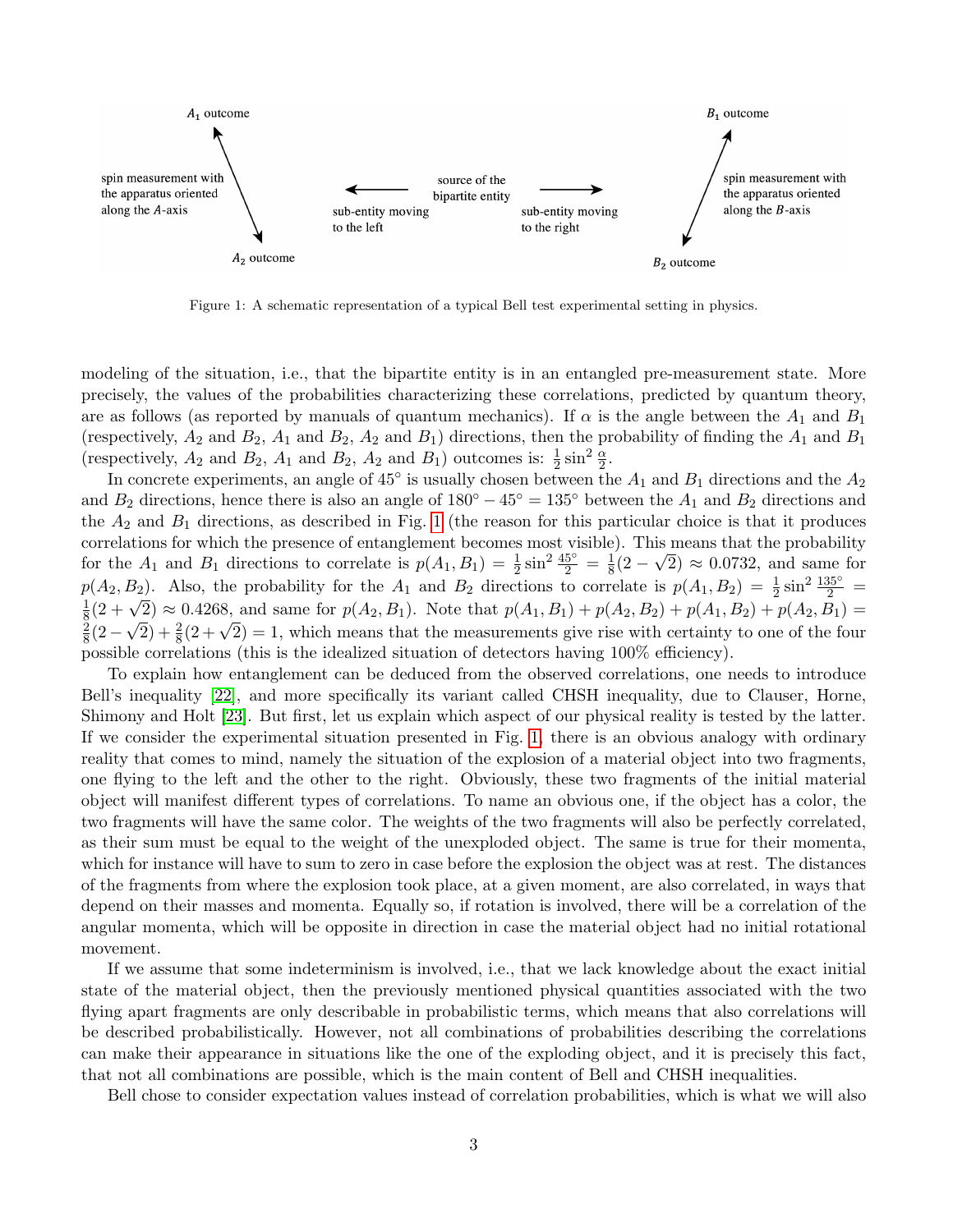do now. When jointly performing measurement  $A$  on the left entity and measurement  $B$  on the right entity (the situation considered in Fig. [1\)](#page-2-0), we will attribute the value  $+1$  if the two spin outcomes are both 'up' or both 'down' (outcomes  $A_1$  and  $B_1$ , or  $A_2$  and  $B_2$ ), and the value  $-1$  if one of them is 'up' and the other one 'down' (outcomes  $A_1$  and  $B_2$ , or  $A_2$  and  $B_1$ ). The expectation value for the joint measurement is then given by:

$$
E(A, B) = p(A_1, B_1) - p(A_1, B_2) - p(A_2, B_1) + p(A_2, B_2).
$$
\n(1)

Hence, if the angle between  $A_1$  and  $B_1$  is 45<sup>°</sup>, the quantum model predicts the expectation value:

$$
E(A, B) = \frac{2}{8}(2 + \sqrt{2}) - \frac{2}{8}(2 - \sqrt{2}) = -\frac{1}{\sqrt{2}} \approx -0.7071.
$$
 (2)

To formulate the CHSH inequality, we need to consider, in addition to the joint measurement of A and B illustrated in Fig. [1](#page-2-0) (which we will simply denote  $AB$ ), three other joint measurements,  $AB'$ ,  $A'B$  and  $A'B'$ , where A' is another measurement (different from A) that can be performed on the left entity and B' is another measurement (different from  $B$ ) that can be performed on the right entity. Expectation values  $E(A, B'), E(A', B)$  and  $E(A', B')$  can then also be associated to these other three joint measurements, and the CHSH inequality is:

<span id="page-3-0"></span>
$$
|S| \le 2, \quad S \equiv E(A, B) - E(A, B') + E(A', B) + E(A', B'). \tag{3}
$$

Without entering into a specific discussion of the notion of 'local realism', assumed by Bell to state and prove the 'no-go theorem' associated with the above and similar inequalities, it is sufficient for us to observe that Bell's characterization is such that no bipartite system of the 'material object exploded into two fragments' kind can ever violate  $(3)$ . To give an example, consider the situation where A  $(B)$ corresponds to the measurement of the weight of the left (right) fragment, with the outcome  $A_1$   $(B_1)$ corresponding to the situation where the weight is more than half the weight of the initial object, and  $A_2$  $(B_2)$  to the situation where it is less. Also, assuming that the initial object is red,  $A'(B')$  is taken to be the measurement of the color of the left (right) fragment, with the outcome  $A_1$  ( $B_1$ ) corresponding to the situation where the red color is obtained, and  $A_2$  ( $B_2$ ) to the situation where a color different than red is obtained. Clearly, we have the probabilities  $p(A'_1, B'_1) = 1$  and  $p(A_1, B'_2) = p(A'_2, B_1) = p(A'_2, B'_2) = 0$ , since both fragments are necessarily red. Also, since the two fragments cannot both weigh more or less than half the weight of the initial object, we have  $p(A_1, B_1) = p(A_2, B_2) = 0$ . If p denotes the probability that the initial state of the object is such that the explosion will cause the right fragment to be heavier than the left one, we have:  $p(A_2, B_1) = p$  and  $p(A_1, B_2) = 1 - p$ . Also,  $p(A'_1, B_1) = p$  and  $p(A_1, B'_1) = 1 - p$ , and similarly  $p(A'_1, B_2) = 1 - p$  and  $p(A_2, B'_1) = p$ . Replacing these probabilities in the expectation value formulae, we obtain  $E(A, B) = -1$ ,  $E(A, B') = 1 - 2p$ ,  $E(A', B) = -1 + 2p$  and  $E(A', B') = 1$ , so that  $S = -1 - 1 + 2p - 1 + 2p + 1 = -2(1 - 2p)$ . Thus,  $|S| \le 2|1 - 2p| \le 2$ , in accordance with [\(3\)](#page-3-0).

To show that the CHSH inequality is instead violated in spin coincidence measurements, we have to also define the two additional measurements  $A'$  and  $B'$  in that context. The latter is chosen to be a spin measurement with the apparatus oriented in such a way that there is an angle of  $45°$  between directions  $A_1$ and  $B'_2$ , and directions  $A_2$  and  $B'_1$ , hence also an angle of 135° between directions  $A_1$  and  $B'_1$ , and directions  $A_2$  and  $B'_2$ . On the other hand, A' is taken to be such that there is angle of 45° between directions  $A'_1$  and  $B'_1$ , and directions  $A'_2$  and  $B'_2$ , hence an angle of 135<sup>°</sup> between directions  $A'_1$  and  $B'_2$ , and directions  $A'_2$ and  $B'_1$ . This means that quantum theory predicts the probabilities  $p(A_1, B'_2) = p(A_2, B'_1) = p(A'_1, B_1) =$  $p(A'_2, B_2) = p(A'_1, B'_1) = p(A'_2, B'_2) = \frac{1}{8}(2 - \sqrt{2}) \approx 0.0732$  and  $p(A_1, B'_1) = p(A_2, B'_2) = p(A'_1, B_2)$  $p(A_2, B_2) - p(A_1, B_1) - p(A_2, B_2) - \frac{1}{8}(2 - \sqrt{2}) \approx 0.0732$  and  $p(A_1, B_1) - p(A_2, B_2) - p(A_1, B_2) - p(A_2, B_1) = p(A_1', B_2') = p(A_2', B_1') = \frac{1}{8}(2 + \sqrt{2}) \approx 0.4268$ . If we attribute again the value +1 for the 'both spin up/down outcomes' and −1 to the 'one spin up and one spin down outcomes', the expectation value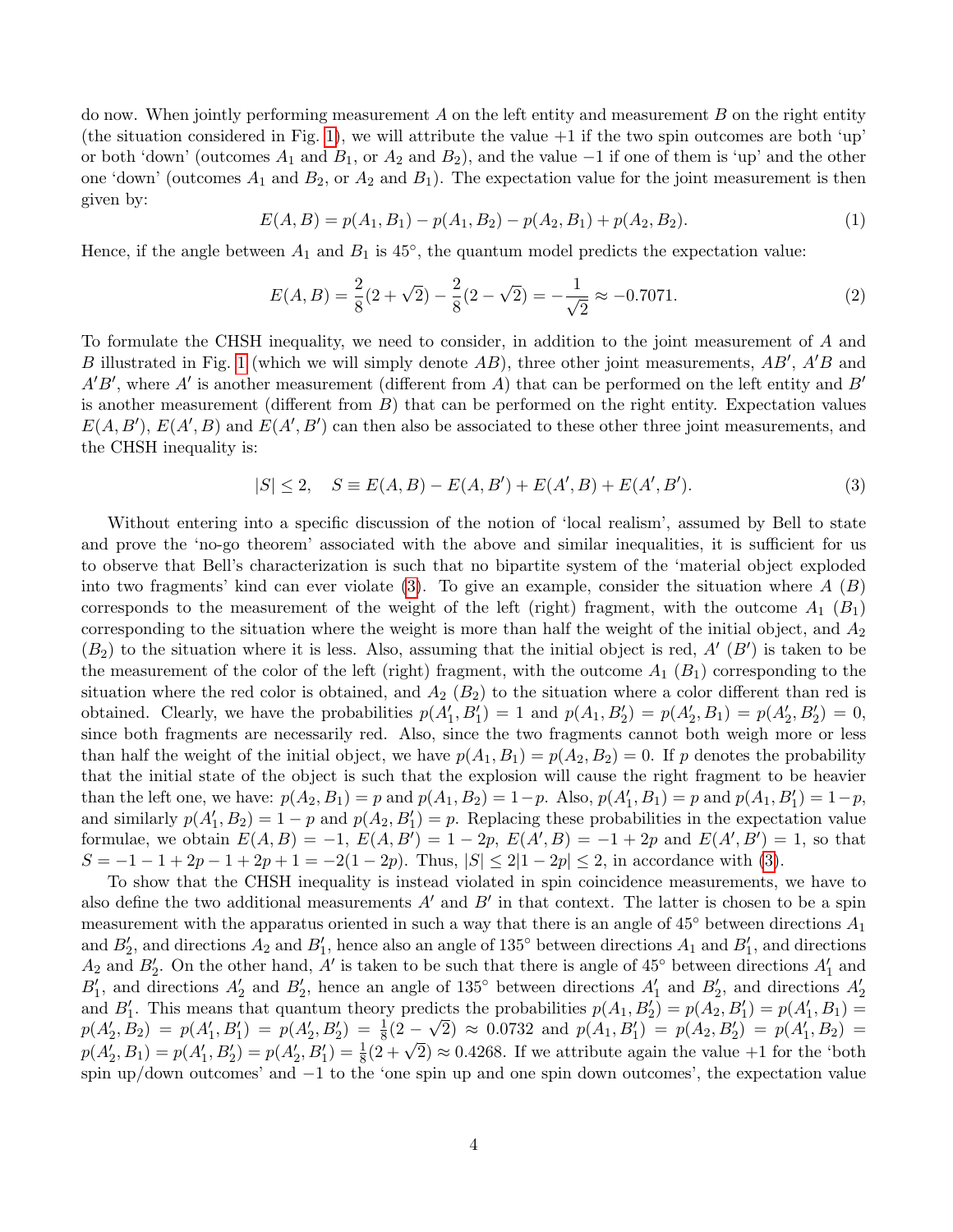of the four joint measurement  $AB$ ,  $AB'$ ,  $A'B$  and  $A'B'$  are:

$$
E(A, B) = p(A_1, B_1) - p(A_1, B_2) - p(A_2, B_1) + p(A_2, B_2') = -1/\sqrt{2} \approx -0.7071
$$
  
\n
$$
E(A, B') = p(A_1, B_1') - p(A_1, B_2') - p(A_2, B_1') + p(A_2, B_2') = 1/\sqrt{2} \approx 0.7071
$$
  
\n
$$
E(A', B) = p(A_1', B_1) - p(A_1', B_2) - p(A_2', B_1) + p(A_2', B_2') = -1/\sqrt{2} \approx -0.7071
$$
  
\n
$$
E(A', B') = p(A_1', B_1') - p(A_1', B_2') - p(A_2', B_1') + p(A_2', B_2') = -1/\sqrt{2} \approx -0.7071,
$$
 (4)

so that we obtain the following violationof [\(3\)](#page-3-0):

$$
|S| = |E(A, B) - E(A, B') + E(A', B) + E(A', B')| = 2\sqrt{2} \approx 2.8284.
$$
\n<sup>(5)</sup>

In other words, the quantum mechanical prediction, nowadays confirmed by a considerable amount of experimental data [\[15,](#page-10-1) [16,](#page-10-2) [17,](#page-10-3) [18,](#page-10-4) [19,](#page-10-5) [20,](#page-10-6) [21\]](#page-10-7), is that the CHSH inequality is violated when joint measurements are performed on bipartite systems, like spin systems, prepared in an entangled state. This is a situation that cannot be properly modeled by a classical (Kolmogorovian) probability theory. However, this doesn't mean that the CHSH inequality cannot be violated also by classical macroscopic systems. For this, it is sufficient that the two components remain connected in some way, so that the left and right measurements can influence each other's states and therefore outcomes [\[1,](#page-9-0) [4,](#page-9-3) [5,](#page-9-4) [6,](#page-9-5) [24\]](#page-10-10). This is what can be expected to happen also with entangled quantum entities, although their connection remains in this case hidden, i.e., appears to be a 'non-spatial connection', hence the strangeness of the quantum entanglement phenomenon, famously referred to by Einstein as "spooky action at a distance."

#### <span id="page-4-0"></span>3 Entangled wind directions in human cognition

In this section, we consider joint measurements performed on a conceptual entity formed by the combination of two concepts, to highlight the presence of entanglement in human cognition and its similarity with entanglement of micro-physical bipartite entities. More precisely, we consider the following combination of concepts: Two Different Wind Directions. If analyzed from the perspective of its meaning, it is a combination of the following two conceptual elements: One Wind Direction and Another Wind Direction. However, in the English language, this combination is usually expressed by the sentence: Two Different Wind Directions. Our investigation of this conceptual combination is to consider measurements that can be performed on the two composing concepts, and analyze the statistics of outcomes associated with the combinations of these measurements. Indeed, it is in this statistics that traces can be be found of the presence of a quantum structure of the entanglement kind.

To explain how measurements are introduced and analyzed, let us first consider the single conceptual element One Wind Direction, which together with the element Another Wind Direction is part of the combination Two Different Wind Directions. A typical measurement is to ask a human participant to choose one among two possible wind directions. For example, either the directions North or the direction South, giving rise to a two-outcome measurement that we will denote A. To perform a typical Bell-test experiment, we need to define three additional measurements:  $A'$ ,  $B$  and  $B'$ . Measurement  $A'$  is also considered to apply to the conceptual entity One Wind Direction, and consists in choosing among the two wind directions East and West. Measurement  $B$  and  $B'$  are instead considered to apply to the conceptual entity Another Wind Direction, and consists in asking a human participant to choose between the directions Northeast and Southwest, and Southeast and Northwest, respectively (see Fig. [2\)](#page-5-0).

To be in the situation where the CHSH inequality can be tested, we need then to consider the joint measurements that can be defined by combining the above four measurements. More specifically, we denote AB the joint measurement of A combined with B,  $AB'$  the joint measurement of A combined with B',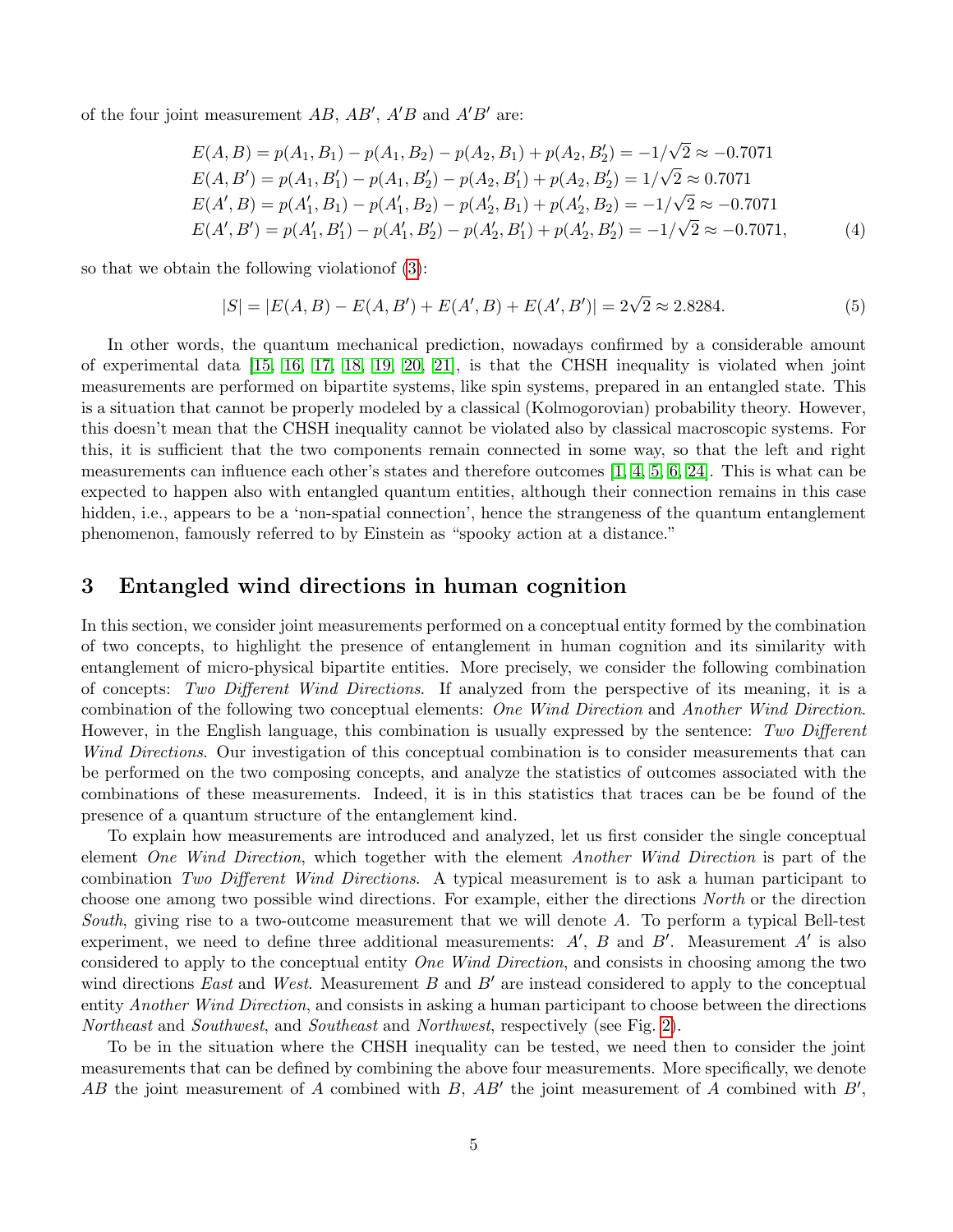

<span id="page-5-0"></span>Figure 2: A graphical representation of the two outcomes for the four measurements  $A, A', B$  and  $B'$ .

 $A'B$  the joint measurement of A' combined with B, and  $A'B'$  the joint measurement of A' combined with  $B'$ . These are measurements that are now to be performed on the combined concept Two Different Wind Directions. More precisely, joint measurement AB consists of a human subject choosing one among four possible outcomes that are combinations of the outcomes of measurements A and B. Hence, the possible outcomes of AB are North and Northeast [outcome  $(A_1, B_1)$ ], North and Southwest [outcome  $(A_1, B_2)$ , South and Northeast [outcome  $(A_2, B_1)$ ], and South and Southwest [outcome  $(A_2, B_2)$ ]. Similarly, joint measurement  $AB'$  consists of a human subject choosing one among four possible outcomes that are combinations of the outcomes of measurements A and  $B'$ . Hence, the possible outcomes of  $AB'$  are North and Southeast [outcome  $(A_1, B'_1)$ ], North and Northwest [outcome  $(A_1, B'_2)$ ], South and Southeast [outcome  $(A_2, B'_1)$ ], and South and Northwest [outcome  $(A_2, B'_2)$ ]. Also, joint measurement A'B consists of a human subject choosing one among four possible outcomes that are combinations of the outcomes of measurements A' and B. Hence, the possible outcomes of  $A'B$  are East and Northeast [outcome  $(A'_1, B_1)$ ], East and Southwest [outcome  $(A'_1, B_2)$ ], West and Northeast [outcome  $(A'_2, B_1)$ ], and West and Southwest [outcome  $(A'_2, B_2)$ ]. Finally, joint measurement  $A'B'$  consists of a human subject choosing one among four possible outcomes that are combinations of the outcomes of measurements  $A'$  and measurement  $B'$ . Hence, the possible outcomes of  $A'B'$  are East and Southeast [outcome  $(A'_1, B'_1)$ ], East and Northwest [outcome  $(A'_1, B'_2)$ , West and Southeast [outcome  $(A'_2, B'_1)$ ], and West and Northwest [outcome  $(A'_2, B'_2)$ ]; see Fig. [3.](#page-6-0)

Having described the four joint measurements  $AB$ ,  $AB'$ ,  $A'B$  and  $A'B'$ , let us now explain how they were performed in practice. Concerning 'participants and design', we asked 85 persons, chosen at random among colleagues and friends, to fill in a questionnaire with closed-ended questions. The experimental design was a 'repeated measures', or 'within subjects' design, which means that all participants were subject to the same questions and experimental conditions. Concerning 'procedure and materials', the questionnaire consisted in four sequential tests, where each test is a question with four possible answers, with the possibility to only pick one answer. The different answers were accompanied by their graphical description. For instance, the answer "North and Northeast" was associated with the first drawing of Fig. [3,](#page-6-0) the answer "North and Southwest" with the second drawing of Fig. [3,](#page-6-0) and so on. More precisely, the first test (denoted test A) corresponded to the joint measurement  $AB$ , the second test (denoted test B) to the joint measurement  $AB'$ , the third test (denoted test C) to the joint measurement  $A'B$ , and the last test (denoted test D), to the joint measurement  $A'B'$ . Before executing these four tests, an introductory text was also presented to the participants, which is the following:

"This study has to do with what we have in mind when we use words that refer to categories, and more specifically 'how we think about examples of categories'. Let us illustrate what we mean. Consider the category 'fruit'. Then 'orange' and 'strawberry' are two examples of this category, but also 'fig' or 'olive'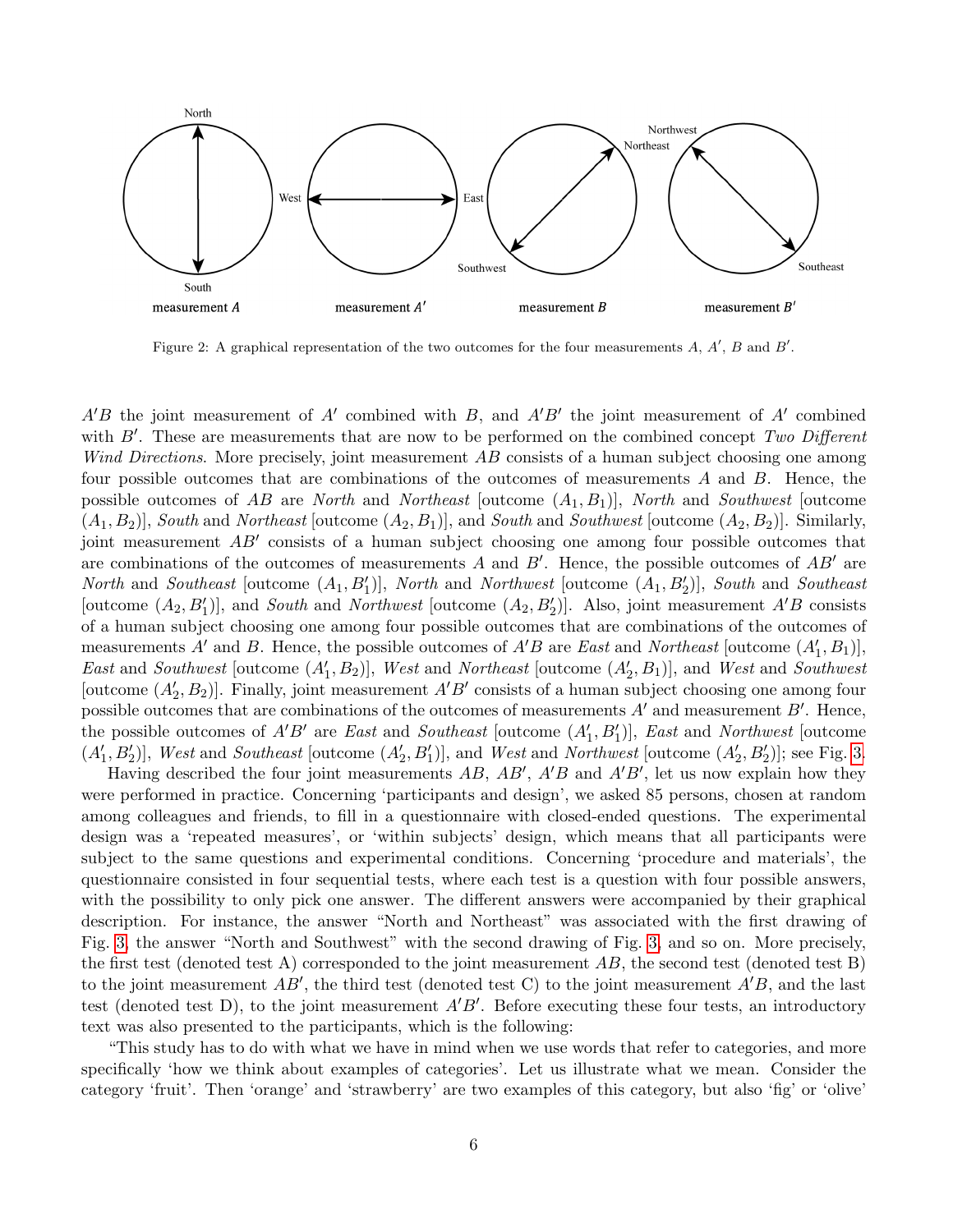

<span id="page-6-0"></span>Figure 3: A graphical representation of the four possible outcomes of the joint measurements  $AB$ ,  $AB'$ ,  $A'B$  and  $A'B'$ .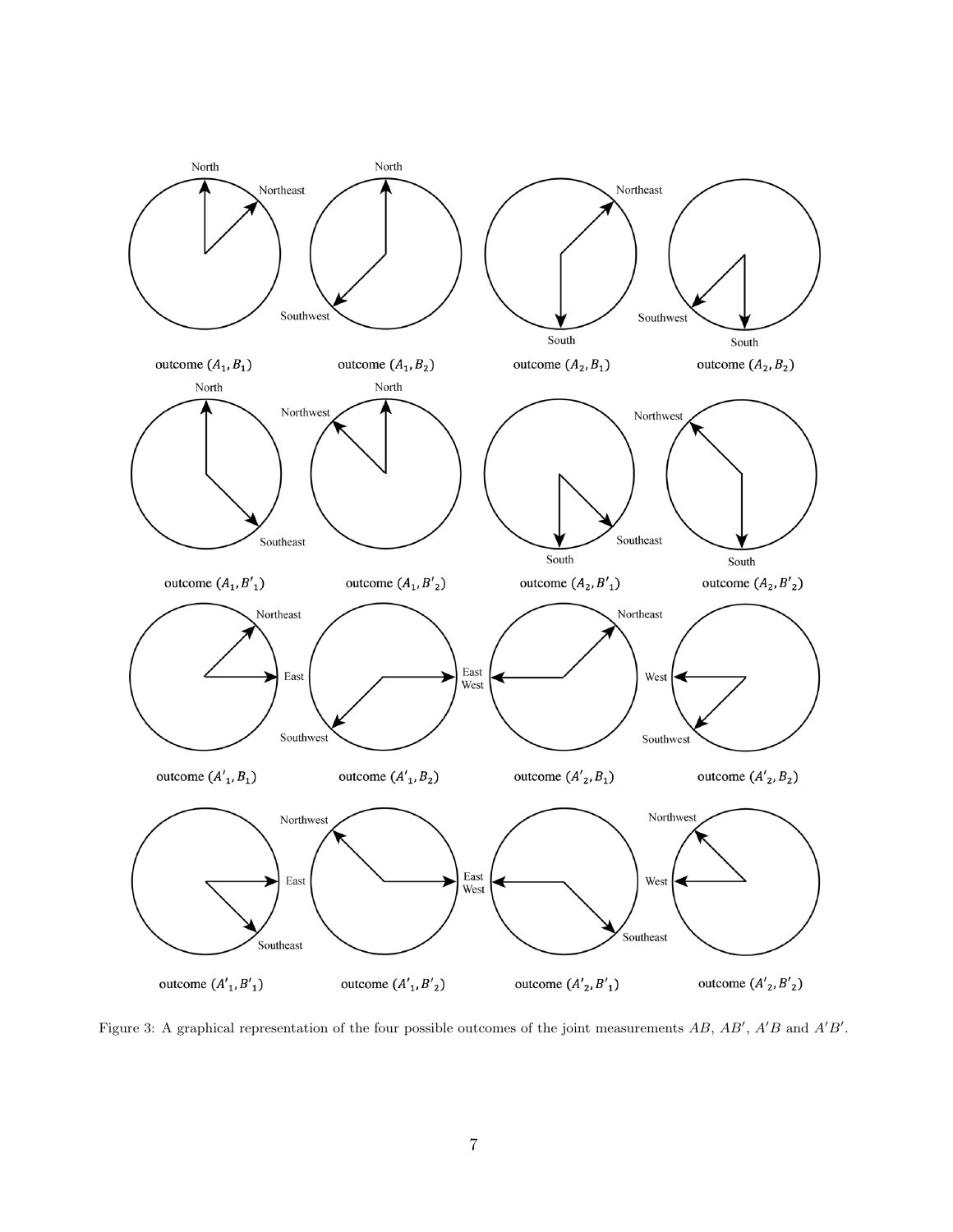are examples of the same category. In each test of the questionnaire you will be asked to pick one of the examples of a set of given examples for a specific category. And we would like you to pick that example that you find 'the best example' of the category. In case there are more than one example which you find the best example, pick then the one you prefer anyhow in some way. In case there are two examples which you both find the best, and hence hesitate which ones to take, just take then the one you slightly prefer, however slight the preference might be. In case you really have no preference, you are allowed to pick at random, and even use a coin to do so. It is mandatory that you always 'pick one and only one example'. So, one of the tests could be that the category 'fruit' is given, and you are asked to pick one of the examples 'orange', 'strawberry', 'fig' or 'olive', and hence choose amongst these the one you find 'the best example'. What is also very important, let all aspects of yourself play a role in the choice you make, ratio, but also imagination, feeling, emotion, and whatever. Hence, suppose you feel like choosing a specific example as the best, but your ratio argues, eventually after analysis, that it is another one which is objectively the best, and then you are allowed (not obliged however) to stay with your feeling, and not follow the analysis. There are four tests, test A, test B, test C, and test D, explained on the next four pages, and hence for each of them one choice to be made."

In addition to that, each single test was preceded by the following text: "Consider the sentence Two Different Wind Directions and choose which of the following examples is the best example of Two Different Wind Directions. In case you find more than one best example, pick the one you find really the best, whatever aspect of yourself tells you that this is the one you prefer. You must pick one and only one, even in case you cannot decide after a while. If this would happen, namely that you keep hesitating, choose then one at random (you may use a coin for this). Put a cross behind the one you choose."

For each one of the four tests, that is, for each one of the four joint measurements  $AB$ ,  $AB'$ ,  $A'B$  and  $A'B'$ , we then calculated from the collected data the relative frequencies of the different outcomes (which in the large number limit can be interpreted as probabilities). The obtained experimental values are:

$$
p(A_1, B_1) = 0.13, \quad p(A_1, B_2) = 0.55, \quad p(A_2, B_1) = 0.25, \quad p(A_2, B_2) = 0.07
$$
  
\n
$$
p(A_1, B_1') = 0.47, \quad p(A_1, B_2') = 0.12, \quad p(A_2, B_1') = 0.06, \quad p(A_2, B_2') = 0.35
$$
  
\n
$$
p(A_1', B_1) = 0.13, \quad p(A_1', B_2) = 0.38, \quad p(A_2', B_1) = 0.42, \quad p(A_2', B_2) = 0.07
$$
  
\n
$$
p(A_1', B_1') = 0.09, \quad p(A_1', B_2') = 0.44, \quad p(A_2', B_1') = 0.38, \quad p(A_2', B_2') = 0.09,
$$
\n(6)

so that the corresponding expectation values are:

<span id="page-7-0"></span>
$$
E(A, B) = p(A_1, B_1) - p(A_1, B_2) - p(A_2, B_1) + p(A_2, B_2) = -0.6
$$
  
\n
$$
E(A, B') = p(A_1, B'_1) - p(A_1, B'_2) - p(A_2, B'_1) + p(A_2, B'_2) = 0.65
$$
  
\n
$$
E(A', B) = p(A'_1, B_1) - p(A'_1, B_2) - p(A'_2, B_1) + p(A'_2, B_2) = -0.6
$$
  
\n
$$
E(A', B') = p(A'_1, B'_1) - p(A'_1, B'_2) - p(A'_2, B'_1) + p(A'_2, B'_2) = -0.62.
$$

It follows that we find the following violation of the CHSH inequality:

$$
|S| = |E(A, B) - E(A, B') + E(A', B) + E(A', B')| = 2.47.
$$
\n<sup>(7)</sup>

Equation [\(7\)](#page-7-0) shows a striking similarity with the values of the violation obtained in typical physics experiments designed to detect entanglement and non-locality in spin-like coincidence measurements on pairs of quantum entities (electrons, ions, photons). For example, according to [\[18\]](#page-10-4), Aspect et al. (1982) found  $|S| = 2.697 \pm 0.015$ , Tittel et al. (1998) found  $|S| = 2.38 \pm 0.16$ , Weihs et al. (1998) found  $|S| = 2.73 \pm 0.02$ , Aspelmeyer et al. (2003) found  $|S| = 2.41 \pm 0.10$ , Pittman & Franson (2003) found  $|S| = 2.44 \pm 0.13$ , and Peng et al. (2004) found  $|S| = 2.45 \pm 0.09$ . Also, Hensen et al. (2015) found  $|S| = 2.42 \pm 0.20.$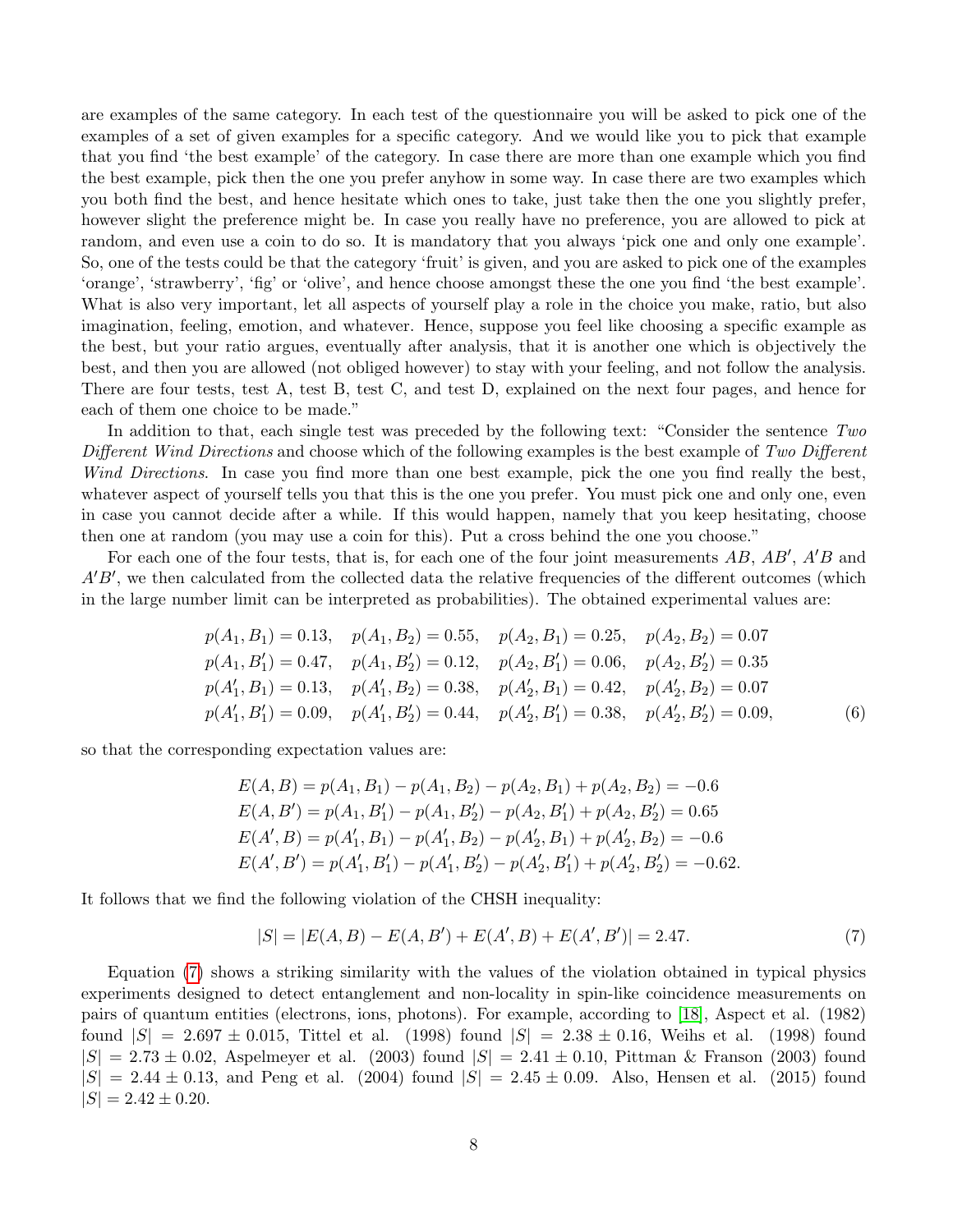Note that we performed a statistical analysis of our experimental data, to test whether the observed deviation from the value  $|S| = 2$  was only due to chance. To this end, we computed a one tail one sample t-test for means of the experimental values of  $|S|$  in Equation [\(7\)](#page-7-0), against the constant value 2, finding a p-value  $p(df = 84) = 0.05$ . This is a borderline result with respect to the rejection of the null hypothesis that the two means are equal in the t-test, but most probably this is only due to the reduced size of the statistical sample.

#### <span id="page-8-0"></span>4 Concluding remarks

The results presented in the previous section show that conceptual entities can violate Bell's inequality (here the CHSH version of it) and that the magnitude of the violation is the same as that obtained in physics experiments with entangled pairs of spin- $\frac{1}{2}$  entities (or similar quantum entities, like entangled photons). This closeness of values between cognitive and physics experiments is particularly striking because 'joint spin measurements' and 'joint wind measurements' are both about actualizing potential spatial directions. This means that people appear to actualize spatial directions (here in association with winds) in a way that is remarkably similar, statistically speaking, to how spin directions (more precisely, 'up' and 'down' directions, along given axes) are actualized by physical apparatuses, like Stern-Gerlach apparatuses.

We mentioned in Sec. [2](#page-1-0) that quantum entanglement can be understood as being the result of a connection between the two sub-entities forming the bipartite system. It is worth mentioning that this interpretation is supported by the 'extended Bloch representation of quantum mechanics', where entangled states of bipartite systems can be written in a way that the two sub-systems always remain in well-defined states, their entanglement being instead associated with a third 'element of reality', corresponding to the emergence of a non-spatial connection between them [\[24\]](#page-10-10) (which cannot be deduced from the states of the sub-entities, in accordance with the principle that the whole is greater than the sum of its parts). Coincidence measurements can therefore be understood as processes during which the symmetry of such connection between the sub-entities is broken, bringing them in a condition of (temporary) separation. This 'symmetry breaking' (the actual breaking the symmetry of the potential) is a process that genuinely creates correlations that were not present before the measurement (called 'correlations of the second kind' [\[3\]](#page-9-2)), and it is precisely such process of 'creation of correlations', as opposed to a process of mere 'discovery of already existing correlations' (called 'correlations of the first kind', as in the situation of the exploded object described in Sec. [2\)](#page-1-0) that is responsible for the violation of the CHSH inequality.

When dealing with entanglement in human cognition, the nature of the non-spatial connection responsible for the violation of the CHSH inequality can be understood as a 'connection through meaning'. Indeed, before asking the participants to choose a pair of specific directions, an abstract meaning-connection undoubtedly exists between the two conceptual wind directions, expressing all their possible concrete actualizations (instantiations) that are meaningful for us humans, in view of our experience with Euclidean space and its directions. And when pairs of specific directions are actualized, the symmetry of such abstract meaning-connection is broken, creating in this way correlations.

We conclude by evoking an important aspect in the violation of Bell's and CHSH inequalities: the preservation of so-called 'marginal law', which is typically assumed in their derivation [\[25\]](#page-10-11).[1](#page-8-1) Some authors consider that the violation of the inequalities is not conclusive of the presence of entanglement, if the marginal law is also violated [\[26,](#page-10-12) [27\]](#page-10-13). Without going into the specifics of this issue, we observe the following. The data we presented in this article do violate the marginal law, although not in a very pronounced way. This does not mean, however, that they cannot be modeled in a quantum theoretical

<span id="page-8-1"></span><sup>&</sup>lt;sup>1</sup>The marginal law, in the ambit of Bell-test experiments, expresses the classical Kolmogorovian requirement that the following eight equalities must be fulfilled:  $\sum_{j=1}^{2} p(A_i, B_j) = \sum_{j=1}^{2} p(A_i, B_j')$ ,  $i = 1, 2$ ;  $\sum_{i=1}^{2} p(A_i, B_j) = \sum_{i=1}^{2} p(A_i', B_j)$ ,  $j = 1, 2; \sum_{j=1}^{2} p(A'_{i}, B_{j}) = \sum_{j=1}^{2} p(A'_{i}, B'_{j}), i = 1, 2; \sum_{i=1}^{2} p(A_{i}, B'_{j}) = \sum_{i=1}^{2} p(A'_{i}, B'_{j}), j = 1, 2.$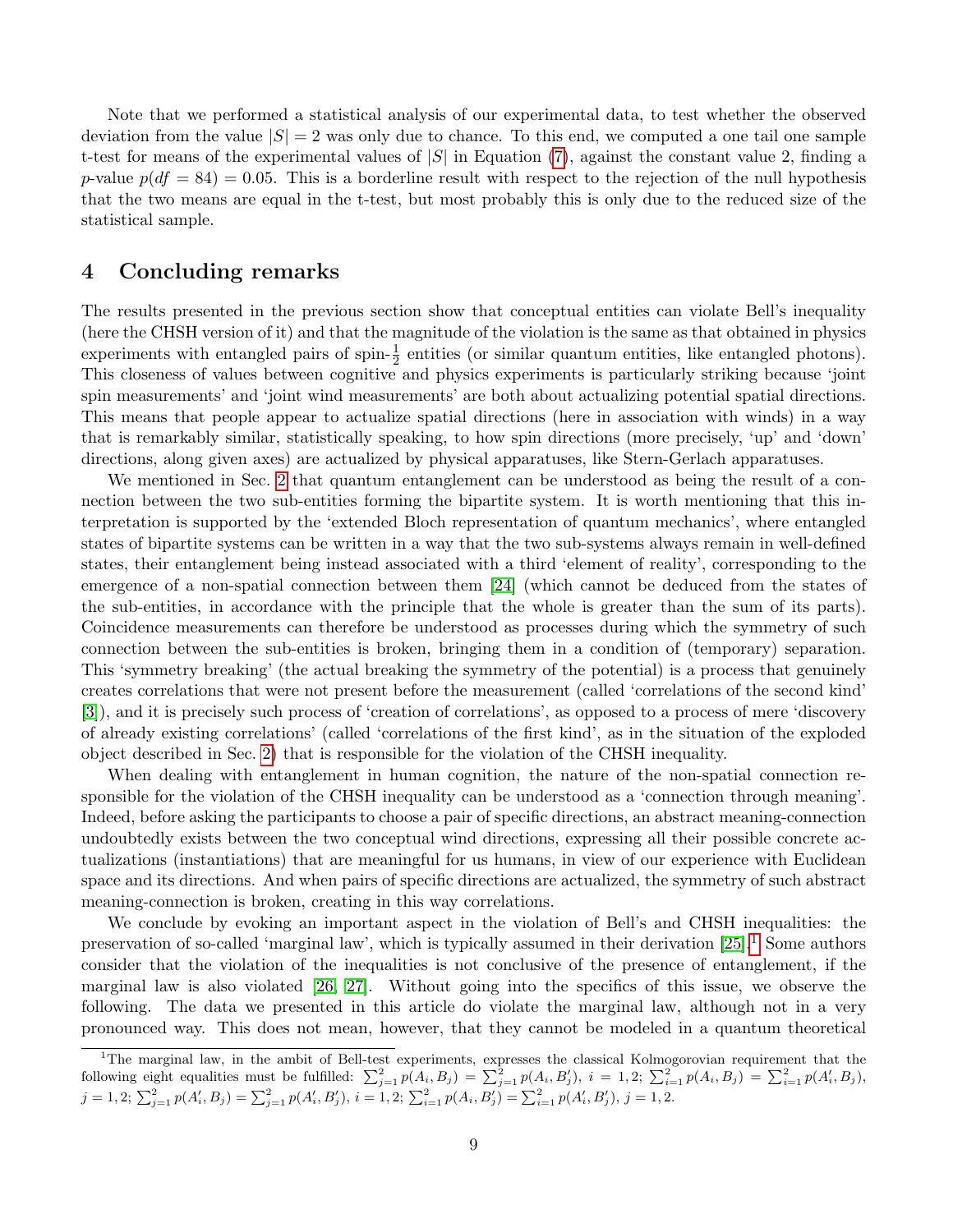way. For this, it is sufficent to introduce 'entangled measurements' in addition to 'entangled states', as was done in the modeling of previous cognitive experiments, also revealing the presence of entanglement in human cognition [\[8\]](#page-9-7). But more importantly, it is possible to show that the violation of the marginal law in our experiment is not fundamental, but accidental, therefore in no way indicative of the fact that one cannot conclude about the presence of genuine entanglement effects revealed by our data.

Indeed, measurement A was taken to correspond to the *South–North* axis, with measurement B then rotated of an angle of  $45^{\circ}$  clockwise with respect to A, corresponding to the Southwest–Northeast axis, and measurements A' and B' rotated of an angle of  $90^{\circ}$  clockwise with respect to A and B, corresponding to the East–West and Southeast–Northwest axes, respectively. This specific choice of axis for the A-measurement (and consequently for the other rotated measurements) introduced a distinction (a first symmetry breaking) between the concept of 'spatial direction' and the more specific concept of 'wind direction'. However, a symmetrized version of the Two Different Wind Directions experiment can be designed, whose data will then obey the marginal law but still violate the CHSH inequality with same magnitude. This will be explained in detail in the second part of our article [\[1\]](#page-9-0), where an explicit quantum modeling in Hilbert space of the experimental data will also be given, using a singlet state to describe the initial state of the Two Different Wind Directions conceptual entity, and product measurements to describe the four different joint measurements that are executed on it.

### References

- <span id="page-9-0"></span>[1] Aerts, D., Aerts Arguëlles, J., Beltran, L., Geriente, S., Sassoli de Bianchi, M., & Sozzo, S (2017). Spin and Wind Directions II: A Bell state quantum model. To appear in: Foundations of Science.
- <span id="page-9-1"></span>[2] Kolmogorov, A. N. (1933). Grundbegriffe der Wahrscheinlichkeitrechnung, Ergebnisse Der Mathematik; translated as Foundations of Probability. New York: Chelsea Publishing Company, 1950.
- <span id="page-9-2"></span>matik; translated as *Foundations of Fromoutity*. New York: Chelsea Publishing Company, 1950.<br>
[3] Aerts, D. (1991). A mechanistic classical laboratory situation violating the Bell inequalities with  $2\sqrt{2}$ , exactly 'in the same way' as its violations by the EPR experiments. Helvetica Physica Acta,  $64$ , 1–23.
- <span id="page-9-3"></span>[4] Aerts, D., Aerts, S., Broekaert, J., & Gabora, L. (2000). The violation of Bell inequalities in the macroworld. Foundations of Physics, 30, 1387–1414.
- <span id="page-9-5"></span><span id="page-9-4"></span>[5] Sassoli de Bianchi, M. (2013a). Quantum dice. Annals of Physics, 336, 56–75.
- [6] Sassoli de Bianchi, M. (2013b). Using simple elastic bands to explain quantum mechanics: a conceptual review of two of Aerts' machine-models. Central European Journal of Physics, 11, 147–161.
- <span id="page-9-6"></span>[7] Aerts, D., & Sozzo, S. (2011). Quantum structure in cognition. Why and how concepts are entangled. In Quantum interaction 2011. Lecture notes in computer science, 7052, 116–127. Berlin: Springer.
- <span id="page-9-7"></span>[8] Aerts, D., & Sozzo, S. (2014). Quantum entanglement in conceptual combinations. International Journal of Theoretical Physics, 53, 3587–3603.
- <span id="page-9-8"></span>[9] Freedman, S. J., & Clauser, J. F. (1972). Experimental test of local hidden variable theories. Physical Review Letters, 28, 938–941.
- <span id="page-9-9"></span>[10] Holt, R.A. (1973). Atomic Cascade Experiments. Ph.D. Thesis, Physics Department, Harvard University.
- <span id="page-9-10"></span>[11] Fry, E. S., & Thompson, R.C. (1976). Experimental test of local hidden-variable theories. Physical Review Letters, 37, 465–468.
- <span id="page-9-11"></span>[12] Lamehi-Rachti, M., & Mittig, W. (1976). Quantum mechanics and hidden variables: A test of Bell's inequality by the measurement of spin correlation in low-energy proton-proton scattering. Physical Review D, 14, 2543–2555.
- <span id="page-9-12"></span>[13] Aspect, A., Grangier, P., & Roger, G. (1982). Experimental realization of Einstein-Podolsky-Rosen-Bohm Gedankenexperiment: a new violation of Bell's Inequalities. Physical Review Letters, 49, 91–94.